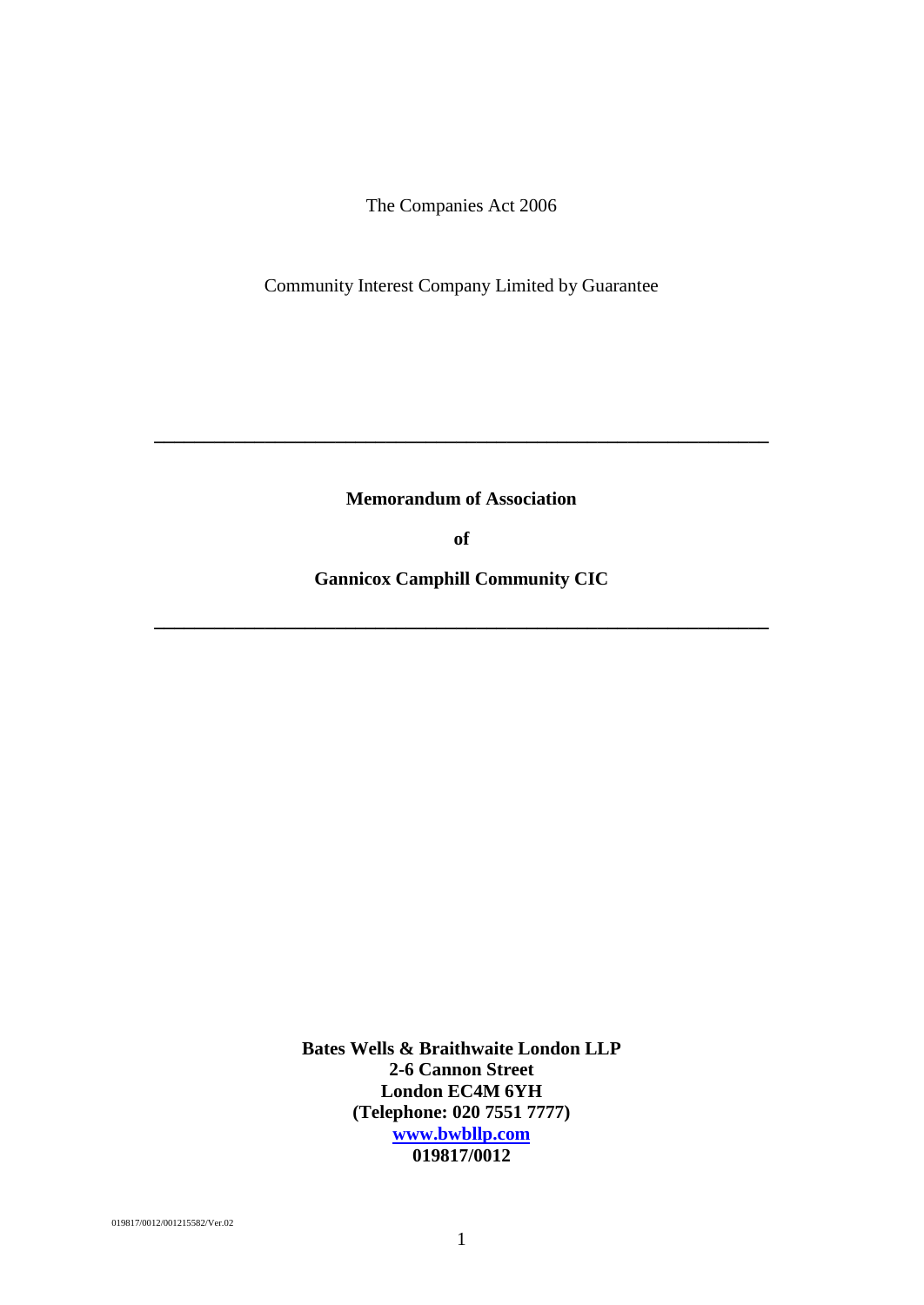# **Community Interest Company Limited by Guarantee**

# **Memorandum of Association**

### of

# **Gannicox Camphill Community CIC**

Each subscriber to this Memorandum of Association wishes to form a company under the Companies Act 2006 and agrees to become a member of the Company.

| Name of each subscriber        | Authentication by each subscriber                                            |
|--------------------------------|------------------------------------------------------------------------------|
| <b>St Luke's Trust Limited</b> | Signature: $\int \frac{q}{\rho} \int 4/d\phi$<br>Date: $\int \frac{q}{\rho}$ |
|                                |                                                                              |
| <b>Susanne Steffen</b>         |                                                                              |
|                                | Signature: S. St ffe                                                         |
| William Steffen                | Signature: W.G. Ste (1)                                                      |
|                                | 10.4.14<br>Date:                                                             |
| <b>Therese Curwen</b>          | Signature: Vesere Certwen                                                    |
|                                | Date: $10/4/14$                                                              |
| <b>Philip Curwen</b>           |                                                                              |
|                                | Signature: Plistip Curve                                                     |
|                                |                                                                              |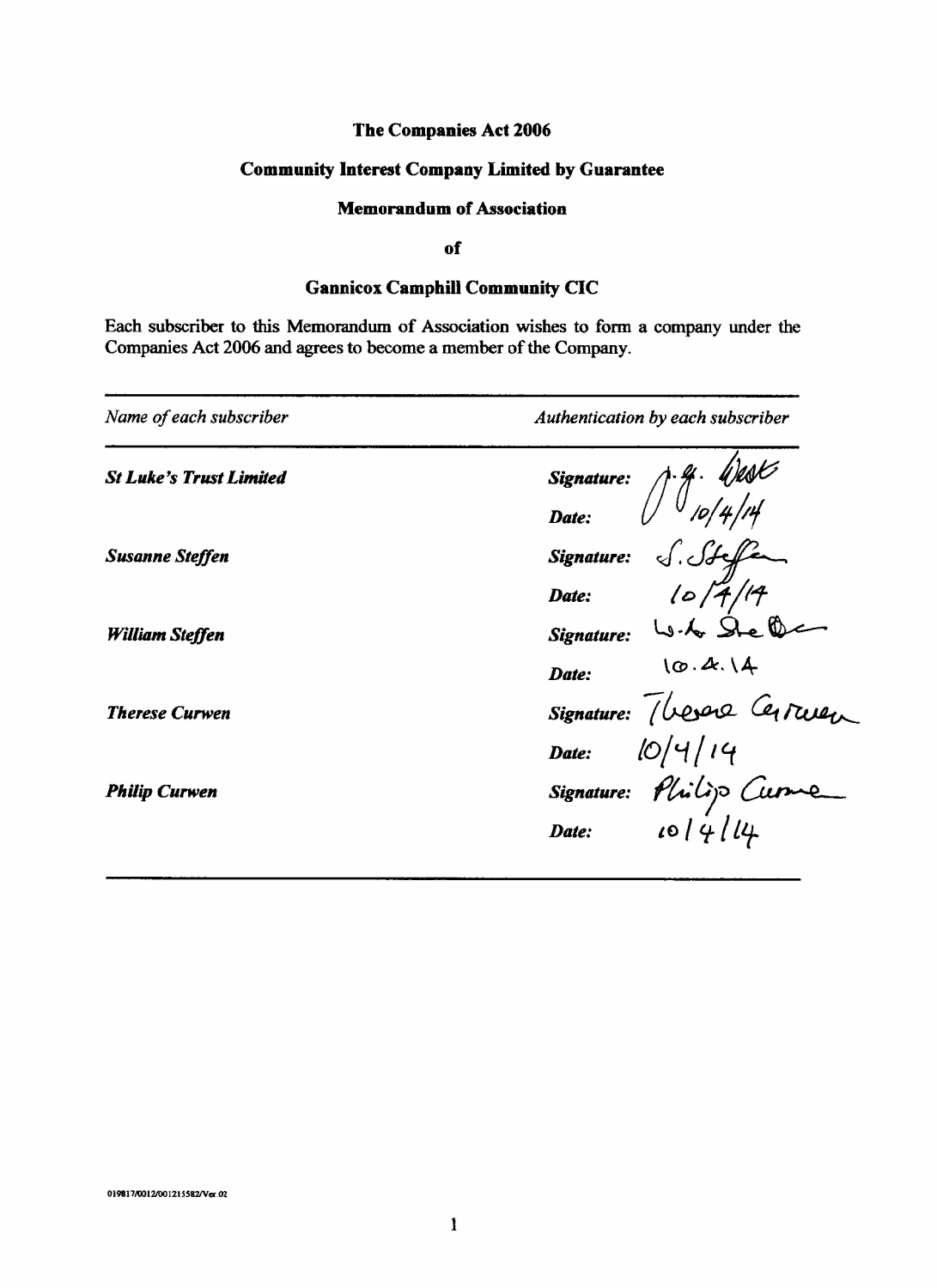Community Interest Company Limited by Guarantee

**Articles of Association**

**\_\_\_\_\_\_\_\_\_\_\_\_\_\_\_\_\_\_\_\_\_\_\_\_\_\_\_\_\_\_\_\_\_\_\_\_\_\_\_\_\_\_\_\_\_\_\_\_\_\_\_\_\_\_\_\_\_\_\_\_\_**

**of**

# **Gannicox Camphill Community CIC**

**\_\_\_\_\_\_\_\_\_\_\_\_\_\_\_\_\_\_\_\_\_\_\_\_\_\_\_\_\_\_\_\_\_\_\_\_\_\_\_\_\_\_\_\_\_\_\_\_\_\_\_\_\_\_\_\_\_\_\_\_\_\_\_**

**Bates Wells & Braithwaite London LLP 2-6 Cannon Street London EC4M 6YH (Telephone: 020 7551 7777) [www.bwbllp.com](http://www.bateswells.co.uk/) 019817/0012**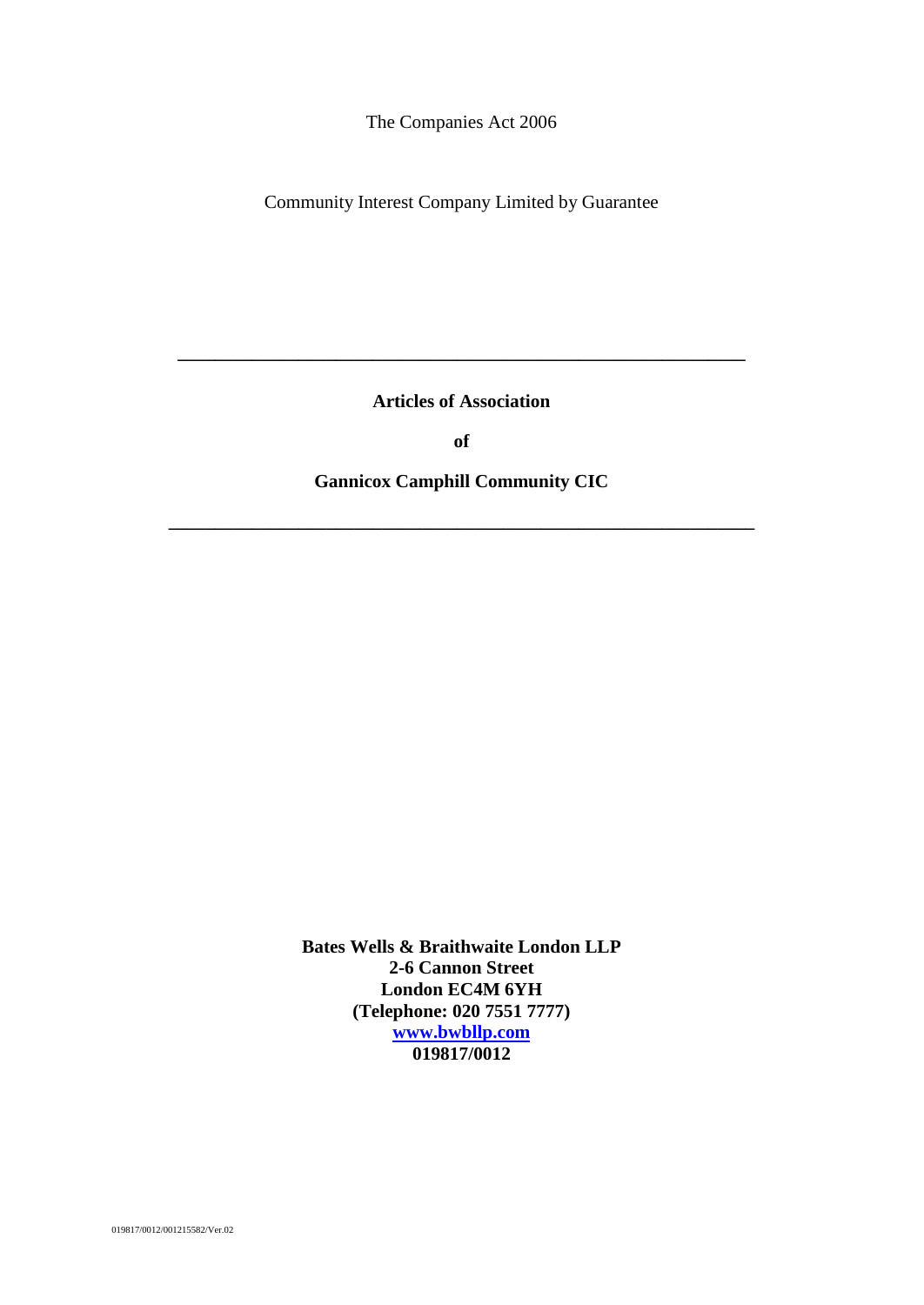# **Community Interest Company Limited by Guarantee**

# **INDEX TO THE ARTICLES**

| 1.  |                                                  |  |
|-----|--------------------------------------------------|--|
| 2.  |                                                  |  |
| 3.  |                                                  |  |
| 4.  |                                                  |  |
|     |                                                  |  |
| 5.  |                                                  |  |
| 6.  |                                                  |  |
| 7.  |                                                  |  |
|     |                                                  |  |
|     |                                                  |  |
| 8.  |                                                  |  |
| 9.  |                                                  |  |
| 10. |                                                  |  |
| 11. |                                                  |  |
|     |                                                  |  |
| 12. |                                                  |  |
| 13. |                                                  |  |
| 14. |                                                  |  |
| 15. |                                                  |  |
| 16. |                                                  |  |
| 17. |                                                  |  |
| 18. |                                                  |  |
| 19. |                                                  |  |
| 20. |                                                  |  |
| 21. |                                                  |  |
|     |                                                  |  |
| 22. |                                                  |  |
| 23. |                                                  |  |
| 24. |                                                  |  |
| 25. |                                                  |  |
|     |                                                  |  |
|     |                                                  |  |
| 26. |                                                  |  |
| 27. |                                                  |  |
|     |                                                  |  |
| 28. |                                                  |  |
| 29. |                                                  |  |
|     | ADMINISTRATIVE ARRANGEMENTS AND MISCELLANEOUS 12 |  |
| 30. |                                                  |  |
| 31. |                                                  |  |
| 32. |                                                  |  |
| 33. |                                                  |  |
| 34. |                                                  |  |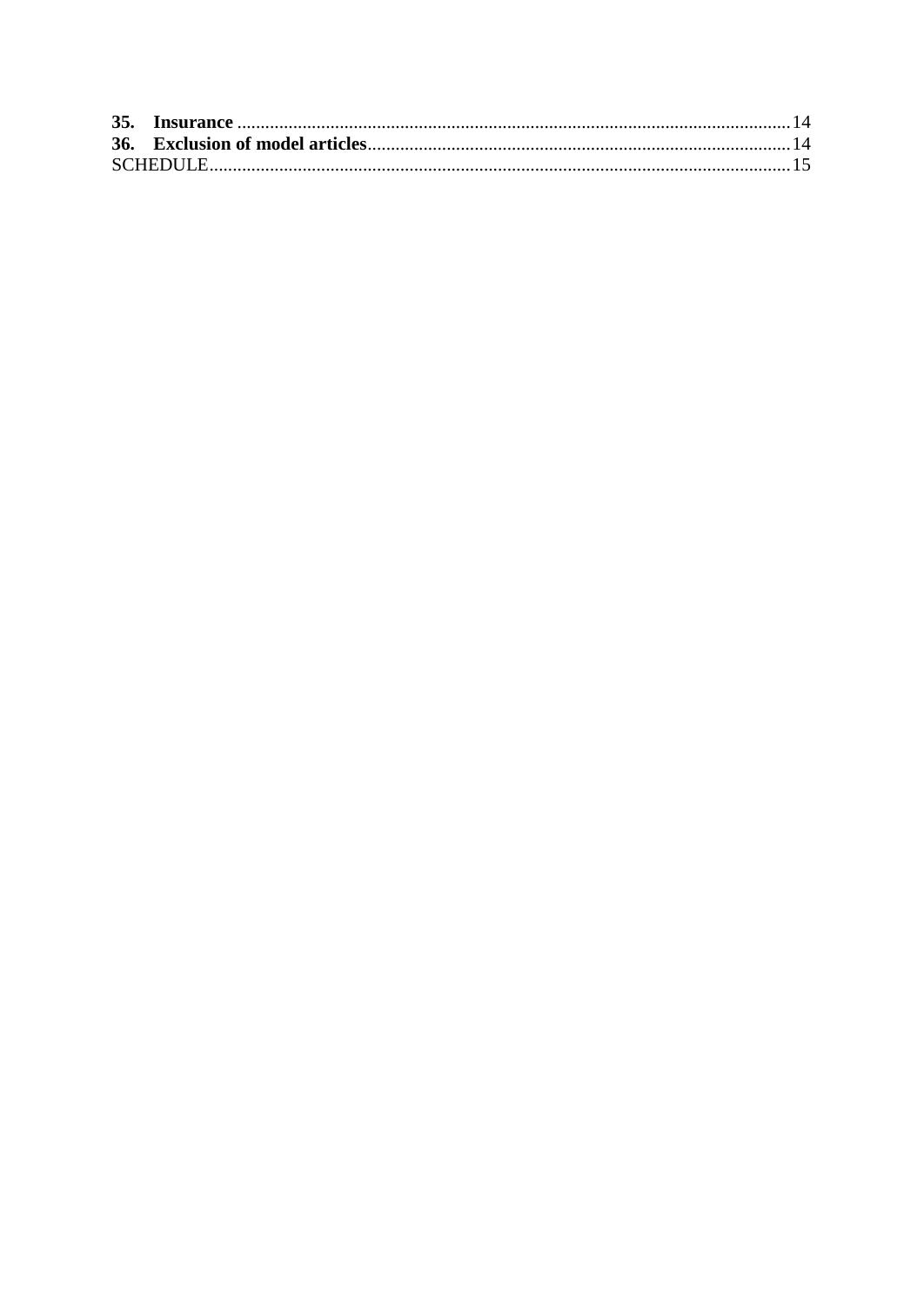#### **Articles of Association**

**of**

#### **Gannicox Camphill Community CIC**

# **INTERPRETATION**

#### <span id="page-5-1"></span><span id="page-5-0"></span>**1. Defined Terms**

The interpretation of these Articles is governed by the provisions set out in the Schedule at the end of the Articles.

#### **COMMUNITY INTEREST COMPANY AND ASSET LOCK**

### <span id="page-5-2"></span>**2. Community Interest Company**

The Company is to be a community interest company.

#### <span id="page-5-3"></span>**3. Asset Lock**

- <span id="page-5-5"></span>3.1 The Company shall not transfer any of its assets other than for full consideration.
- <span id="page-5-7"></span>3.2 Provided the conditions in Article [3.3](#page-5-4) are satisfied, Article [3.1](#page-5-5) shall not apply to:
	- 3.2.1 the transfer of assets to any specified asset-locked body, or (with the consent of the Regulator) to any other asset-locked body; and
	- 3.2.2 the transfer of assets made for the benefit of the community other than by way of a transfer of assets into an asset-locked body.
- <span id="page-5-4"></span>3.3 The conditions are that the transfer of assets must comply with any restrictions on the transfer of assets for less than full consideration which may be set out elsewhere in the Memorandum and Articles of the Company.
- <span id="page-5-8"></span>3.4 If:
	- 3.4.1 the Company is wound up under the Insolvency Act 1986; and
	- 3.4.2 all its liabilities have been satisfied

any residual assets shall be given or transferred to the asset-locked body specified in Article [3.5](#page-5-6) below.

<span id="page-5-6"></span>3.5 For the purposes of this Article [3,](#page-5-3) the following asset-locked body is specified as a potential recipient of the Company's assets under Articles [3.2](#page-5-7) and [3.4:](#page-5-8)

Name: St Luke's Trust Limited

Charity Registration Number (if applicable): 1056073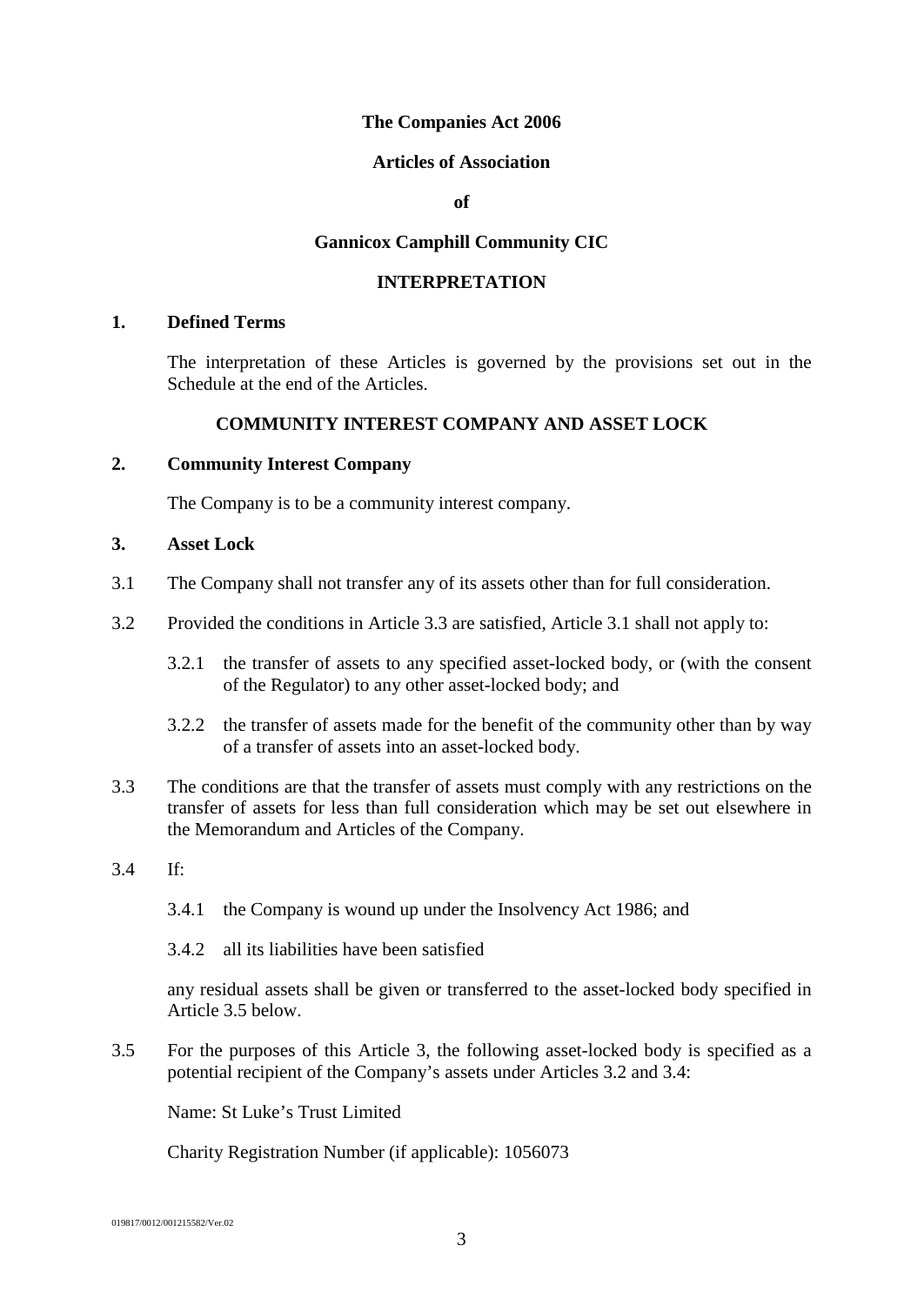Company Registration Number (if applicable): 03197736

Registered Office: Gannicox House, 57 Cainscross Road, Stroud, Gloucestershire

### <span id="page-6-0"></span>**4. Not for profit**

The Company is not established or conducted for private gain: any profits or assets are used principally for the benefit of the community.

# **OBJECTS, POWERS AND LIMITATION OF LIABILITY**

### <span id="page-6-3"></span><span id="page-6-2"></span><span id="page-6-1"></span>**5. Objects**

The objects of the Company are to relieve sickness, promote good health, provide care to and advance the education and training of: people with a disability (whether mental or physical), the young, the old, or people otherwise in need, in accordance with the principles of Dr Rudolf Steiner particularly (without limitation) by the establishment and maintenance of communities in which vulnerable adults live and/or work and/or to which they otherwise resort, in community with persons providing support.

# **6. Powers**

To further its objects the Company may do all such lawful things as may further the Company's objects and, in particular, but, without limitation, may borrow or raise and secure the payment of money for any purpose including for the purposes of investment or of raising funds.

### <span id="page-6-4"></span>**7. Liability of members**

- 7.1 The liability of each member is limited to  $£1$ , being the amount that each member undertakes to contribute to the assets of the Company in the event of its being wound up while he or she is a member or within one year after he or she ceases to be a member, for:
	- 7.1.1 payment of the Company's debts and liabilities contracted before he or she ceases to be a member;
	- 7.1.2 payment of the costs, charges and expenses of winding up; and
	- 7.1.3 adjustment of the rights of the contributories among themselves.

# **DIRECTORS**

### **DIRECTORS' POWERS AND RESPONSIBILITIES**

# <span id="page-6-7"></span><span id="page-6-6"></span><span id="page-6-5"></span>**8. Directors' general authority**

Subject to the Articles, the Directors are responsible for the management of the Company's business, for which purpose they may exercise all the powers of the Company.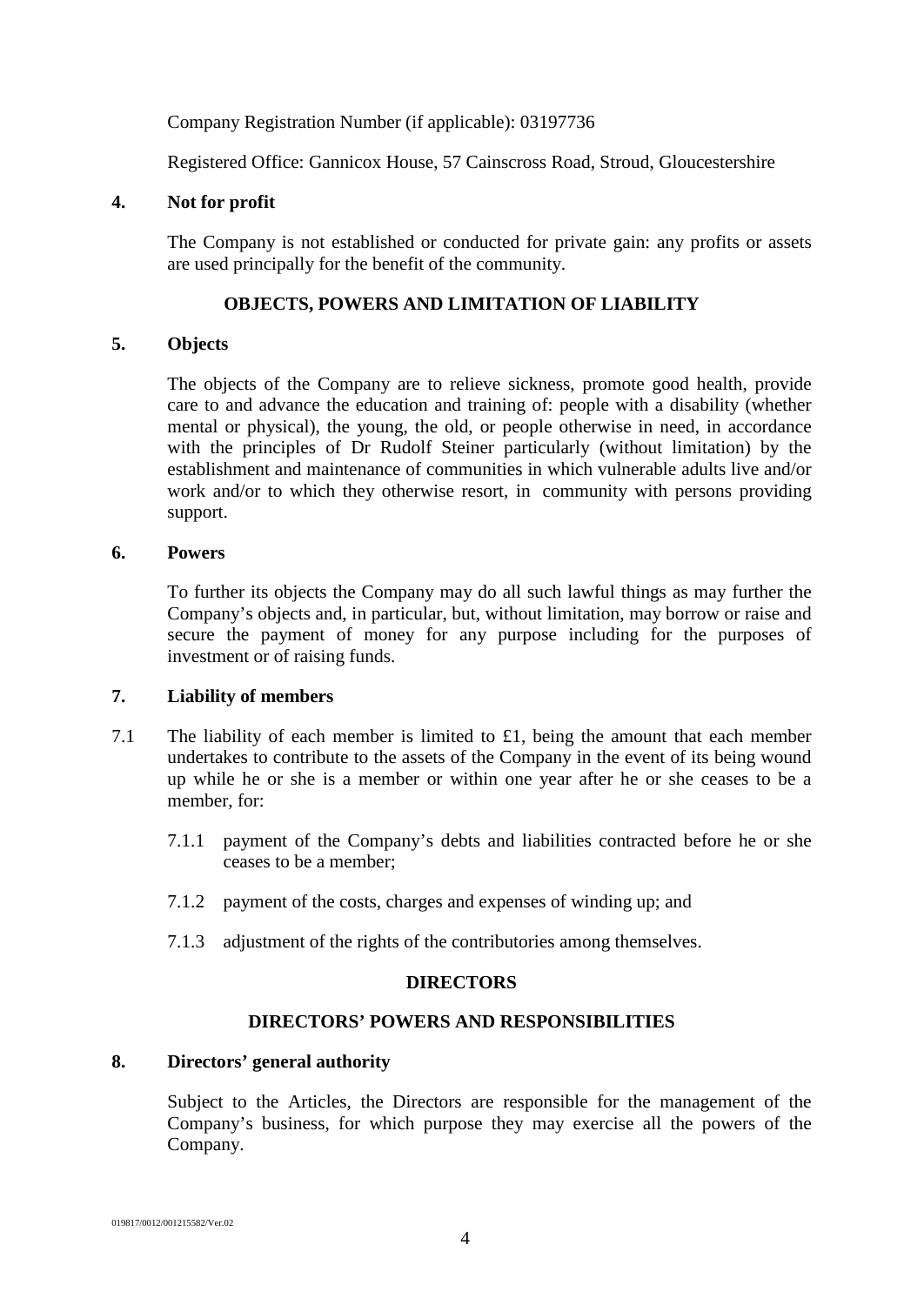#### <span id="page-7-0"></span>**9. Members' reserve power**

- 9.1 The members may, by special resolution, direct the Directors to take, or refrain from taking, specific action.
- 9.2 No such special resolution invalidates anything which the Directors have done before the passing of the resolution.

#### <span id="page-7-1"></span>**10. Chair**

The Directors may appoint one of their number to be the chair of the Directors for such term of office as they determine and may at any time remove him or her from office.

#### <span id="page-7-2"></span>**11. Directors may delegate**

- 11.1 Subject to the Articles, the Directors may delegate any of the powers which are conferred on them under the Articles or the implementation of their decisions or day to day management of the affairs of the Company:
	- 11.1.1 to such person or committee;
	- 11.1.2 by such means (including by power of attorney);
	- 11.1.3 to such an extent;
	- 11.1.4 in relation to such matters or territories; and
	- 11.1.5 on such terms and conditions:

as they think fit.

- 11.2 If the Directors so specify, any such delegation may authorise further delegation of the Directors' powers by any person to whom they are delegated.
- 11.3 The Directors may revoke any delegation in whole or part, or alter its terms and conditions.

#### **DECISION-MAKING BY DIRECTORS**

#### <span id="page-7-4"></span><span id="page-7-3"></span>**12. Directors to take decisions collectively**

Any decision of the Directors must be either a majority decision at a meeting or a decision taken in accordance with Article [18.](#page-9-4) In the event of the Company having only one Director, a majority decision is made when that single Director makes a decision.

#### <span id="page-7-5"></span>**13. Calling a Directors' meeting**

13.1 Two Directors may (and the Secretary, if any, must at the request of two Directors) call a Directors' meeting.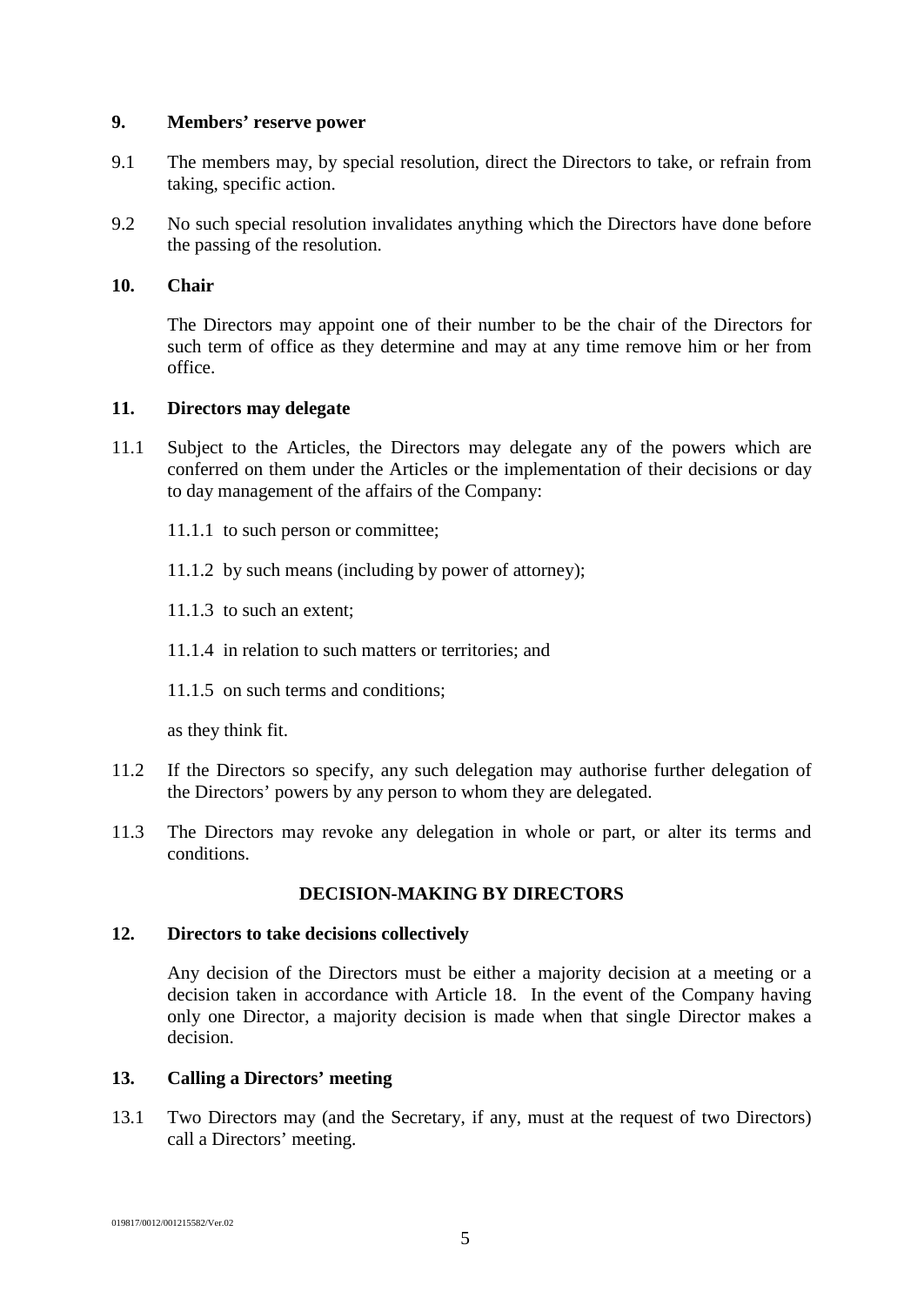- 13.2 A Directors' meeting must be called by at least seven Clear Days' notice unless either:
	- 13.2.1 all the Directors agree; or
	- 13.2.2 urgent circumstances require shorter notice.
- 13.3 Notice of Directors' meetings must be given to each Director.
- 13.4 Every notice calling a Directors' meeting must specify:
	- 13.4.1 the place, day and time of the meeting; and
	- 13.4.2 if it is anticipated that Directors participating in the meeting will not be in the same place, how it is proposed that they should communicate with each other during the meeting.
- 13.5 Notice of Directors' meetings need not be in Writing.
- 13.6 Notice of Directors' meetings may be sent by Electronic Means to an Address provided by the Director for the purpose.

#### <span id="page-8-0"></span>**14. Participation in Directors' meetings**

- 14.1 Subject to the Articles, Directors participate in a Directors' meeting, or part of a Directors' meeting, when:
	- 14.1.1 the meeting has been called and takes place in accordance with the Articles; and
	- 14.1.2 they can each communicate to the others any information or opinions they have on any particular item of the business of the meeting.
- 14.2 In determining whether Directors are participating in a Directors' meeting, it is irrelevant where any Director is or how they communicate with each other.
- 14.3 If all the Directors participating in a meeting are not in the same place, they may decide that the meeting is to be treated as taking place wherever any of them is.

#### <span id="page-8-1"></span>**15. Quorum for Directors' meetings**

- 15.1 At a Directors' meeting, unless a quorum is participating, no proposal is to be voted on, except a proposal to call another meeting.
- 15.2 The quorum for Directors' meetings may be fixed from time to time by a decision of the Directors, but it must never be less than two, and unless otherwise fixed it is two or one-third of the total number of Directors, whichever is the greater.
- 15.3 If the total number of Directors for the time being is less than the quorum required, the Directors must not take any decision other than a decision:
	- 15.3.1 to appoint further Directors; or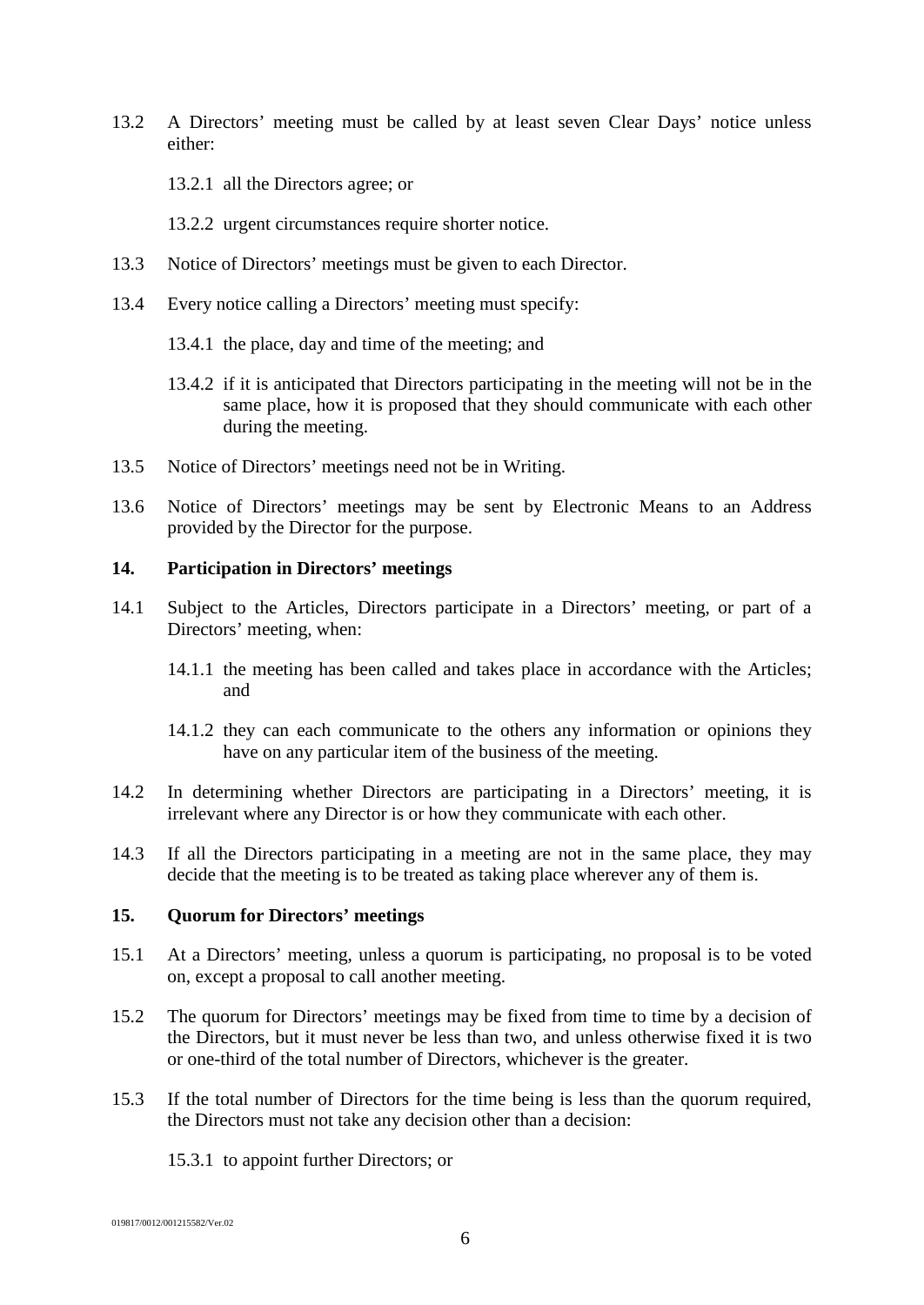15.3.2 to call a general meeting so as to enable the members to appoint further Directors.

#### <span id="page-9-0"></span>**16. Chairing of Directors' meetings**

The Chair, if any, or in his or her absence another Director nominated by the Directors present shall preside as chair of each Directors' meeting.

#### <span id="page-9-1"></span>**17. Decision-making at meetings**

- <span id="page-9-5"></span>17.1 Questions arising at a Directors' meeting shall be decided by a majority of votes.
- <span id="page-9-6"></span>17.2 In all proceedings of Directors each Director must not have more than one vote.
- <span id="page-9-2"></span>17.3 Notwithstanding Articles [17.1](#page-9-5) and [17.2,](#page-9-6) in case of an equality of votes, the Chair shall have a second or casting vote.

#### <span id="page-9-4"></span>**18. Decisions without a meeting**

- <span id="page-9-7"></span>18.1 The Directors may take a unanimous decision without a Directors' meeting in accordance with this Article by indicating to each other by any means, including without limitation by Electronic Means, that they share a common view on a matter. Such a decision may, but need not, take the form of a resolution in Writing, copies of which have been signed by each Director or to which each Director has otherwise indicated agreement in Writing.
- <span id="page-9-8"></span>18.2 A decision which is made in accordance with Article [18.1](#page-9-7) shall be as valid and effectual as if it had been passed at a meeting duly convened and held, provided the following conditions are complied with:
	- 18.2.1 approval from each Director must be received by one person being either such person as all the Directors have nominated in advance for that purpose or such other person as volunteers if necessary ("the Recipient"), which person may, for the avoidance of doubt, be one of the Directors;
	- 18.2.2 following receipt of responses from all of the Directors, the Recipient must communicate to all of the Directors by any means whether the resolution has been formally approved by the Directors in accordance with this Article [18.2;](#page-9-8)
	- 18.2.3 the date of the decision shall be the date of the communication from the Recipient confirming formal approval;
	- 18.2.4 the Recipient must prepare a minute of the decision in accordance with Article [32.](#page-15-1)

### <span id="page-9-3"></span>**19. Conflicts of interest**

19.1 Whenever a Director finds himself or herself in a situation that is reasonably likely to give rise to a Conflict of Interest, he or she must declare his or her interest to the Directors unless, or except to the extent that, the other Directors are or ought reasonably to be aware of it already.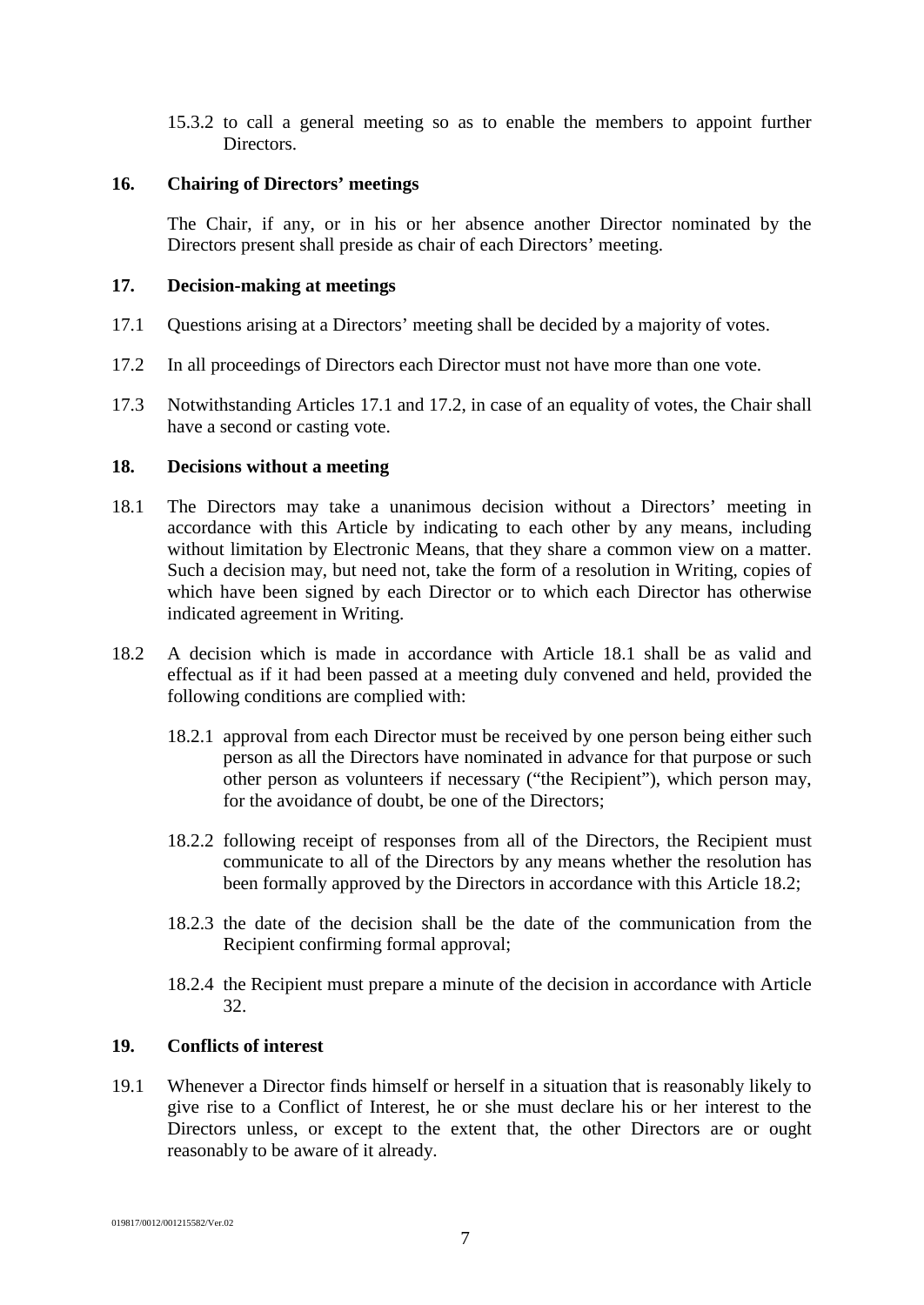- 19.2 If any question arises as to whether a Director has a Conflict of Interest, the question shall be decided by a majority decision of the other Directors.
- <span id="page-10-2"></span>19.3 Whenever a matter is to be discussed at a meeting or decided in accordance with Article [18](#page-9-2) and a Director has a Conflict of Interest in respect of that matter then, subject to Article [20,](#page-10-0) he or she must:
	- 19.3.1 remain only for such part of the meeting as in the view of the other Directors is necessary to inform the debate;
	- 19.3.2 not be counted in the quorum for that part of the meeting; and
	- 19.3.3 withdraw during the vote and have no vote on the matter.
- 19.4 When a Director has a Conflict of Interest which he or she has declared to the Directors, he or she shall not be in breach of his or her duties to the Company by withholding confidential information from the Company if to disclose it would result in a breach of any other duty or obligation of confidence owed by him or her.

#### <span id="page-10-0"></span>**20. Directors' power to authorise a conflict of interest**

- <span id="page-10-3"></span>20.1 The Directors have power to authorise a Director to be in a position of Conflict of Interest provided:
	- 20.1.1 in relation to the decision to authorise a Conflict of Interest, the conflicted Director must comply with Article [19.3;](#page-10-2)
	- 20.1.2 in authorising a Conflict of Interest, the Directors can decide the manner in which the Conflict of Interest may be dealt with and, for the avoidance of doubt, they can decide that the Director with a Conflict of Interest can participate in a vote on the matter and can be counted in the quorum; and
	- 20.1.3 the decision to authorise a Conflict of Interest can impose such terms as the Directors think fit and is subject always to their right to vary or terminate the authorisation.
- 20.2 If a matter, or office, employment or position, has been authorised by the Directors in accordance with Article [20.1](#page-10-3) then, even if he or she has been authorised to remain at the meeting by the other Directors, the Director may absent himself or herself from meetings of the Directors at which anything relating to that matter, or that office, employment or position, will or may be discussed.
- 20.3 A Director shall not be accountable to the Company for any benefit which he or she derives from any matter, or from any office, employment or position, which has been authorised by the Directors in accordance with Article [20.1](#page-10-3) (subject to any limits or conditions to which such approval was subject).

#### <span id="page-10-1"></span>**21. Register of Directors' interests**

The Directors shall cause a register of Directors' interests to be kept. A Director must declare the nature and extent of any interest, direct or indirect, which he or she has in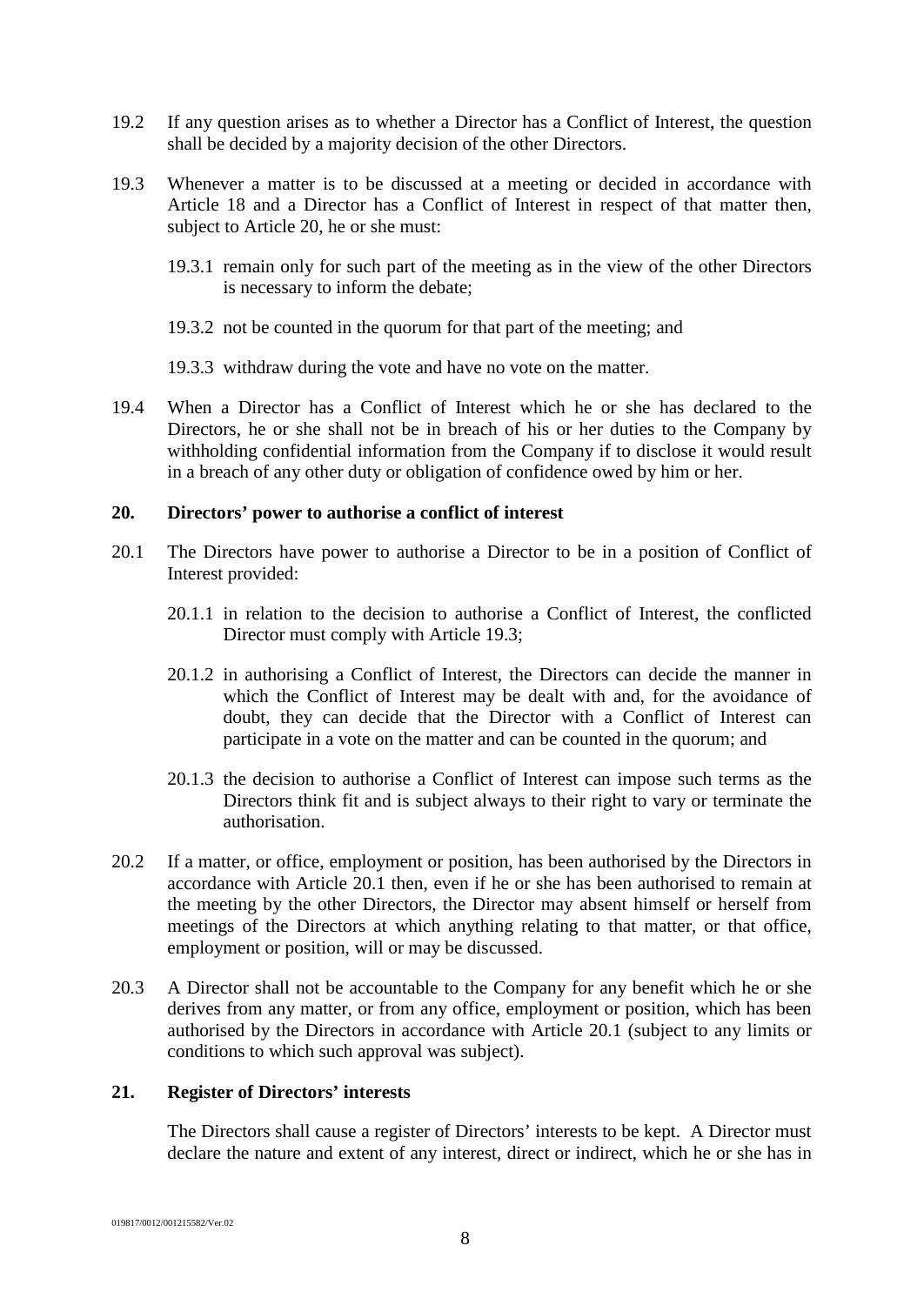a proposed transaction or arrangement with the Company or in any transaction or arrangement entered into by the Company which has not previously been declared.

#### **APPOINTMENT AND RETIREMENT OF DIRECTORS**

#### <span id="page-11-1"></span><span id="page-11-0"></span>**22. Methods of appointing Directors**

- 22.1 Those persons notified to the Registrar of Companies as the first Directors of the Company shall be the first Directors.
- 22.2 Any person who is willing to act as a Director, and is permitted by law to do so, may be appointed to be a Director by a decision of the Directors.

#### <span id="page-11-2"></span>**23. Termination of Director's appointment**

- 23.1 A person ceases to be a Director as soon as:
	- 23.1.1 that person ceases to be a Director by virtue of any provision of the Companies Act 2006, or is prohibited from being a Director by law;
	- 23.1.2 a composition is made with that person's creditors generally in satisfaction of that person's debts;
	- 23.1.3 the Directors reasonably believe he or she has become physically or mentally incapable of managing his or her own affairs and they resolve that he or she be removed from office;
	- 23.1.4 notification is received by the Company from the Director that the Director is resigning from office, and such resignation has taken effect in accordance with its terms (but only if at least two Directors will remain in office when such resignation has taken effect);
	- 23.1.5 the Director fails to attend three consecutive meetings of the Directors and the Directors resolve that the Director be removed for this reason;
	- 23.1.6 at a meeting of the Directors at which at least half of the Directors are present, a resolution is passed that he or she be removed from office. Such a resolution shall not be passed unless he or she has been given at least 14 Clear Days' notice that the resolution is to be proposed, specifying the circumstances alleged to justify removal from office, and has been afforded a reasonable opportunity to either (at his or her option) being heard by or of making written representations to the Directors; or
	- 23.1.7 the Director ceases to be a member.

# <span id="page-11-3"></span>**24. Directors' remuneration**

- 24.1 Directors may undertake any services for the Company that the Directors decide.
- 24.2 Directors are entitled to such remuneration as the Directors determine:

24.2.1 for their services to the Company as Directors; and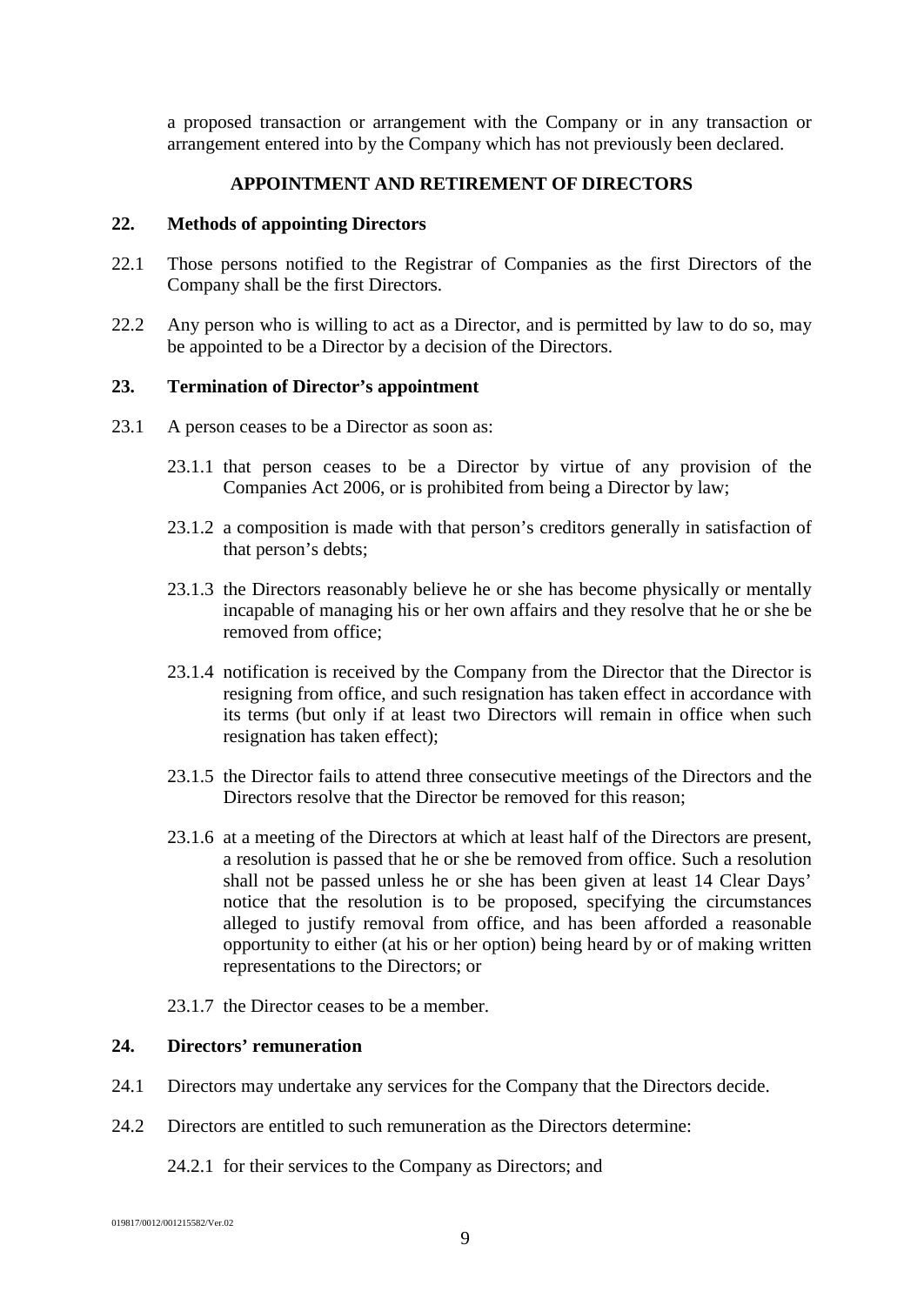24.2.2 for any other service which they undertake for the Company.

- 24.3 Subject to the Articles, a Director's remuneration may:
	- 24.3.1 take any form; and
	- 24.3.2 include any arrangements in connection with the payment of a pension, allowance or gratuity, or any death, sickness or disability benefits, to or in respect of that director.
- 24.4 Unless the Directors decide otherwise, Directors' remuneration accrues from day to day.
- 24.5 Unless the Directors decide otherwise, Directors are not accountable to the Company for any remuneration which they receive as Directors or other officers or employees of the Company's subsidiaries or of any other body corporate in which the Company is interested.

#### <span id="page-12-0"></span>**25. Directors' expenses**

- 25.1 The Company may pay any reasonable expenses which the Directors properly incur in connection with their attendance at:
	- 25.1.1 meetings of Directors or committees of Directors;
	- 25.1.2 general meetings; or
	- 25.1.3 separate meetings of any class of members or of the holders of any debentures of the Company,

or otherwise in connection with the exercise of their powers and the discharge of their responsibilities in relation to the Company.

### **MEMBERS**

### **BECOMING AND CEASING TO BE A MEMBER**

# <span id="page-12-3"></span><span id="page-12-2"></span><span id="page-12-1"></span>**26. Becoming a member**

- 26.1 The subscribers to the Memorandum are the first members of the Company.
- 26.2 Such other persons as are admitted to membership in accordance with the Articles shall be members of the Company.
- <span id="page-12-4"></span>26.3 St Luke's Trust Limited shall be a non-voting member of the Company, save for its right granted under Article [37.](#page-16-2)
- 26.4 Subject to Article [26.3,](#page-12-4) the Directors shall from time to time be the only members of the Company.
- 26.5 No person shall be admitted a member of the Company unless he or she is approved by the Directors.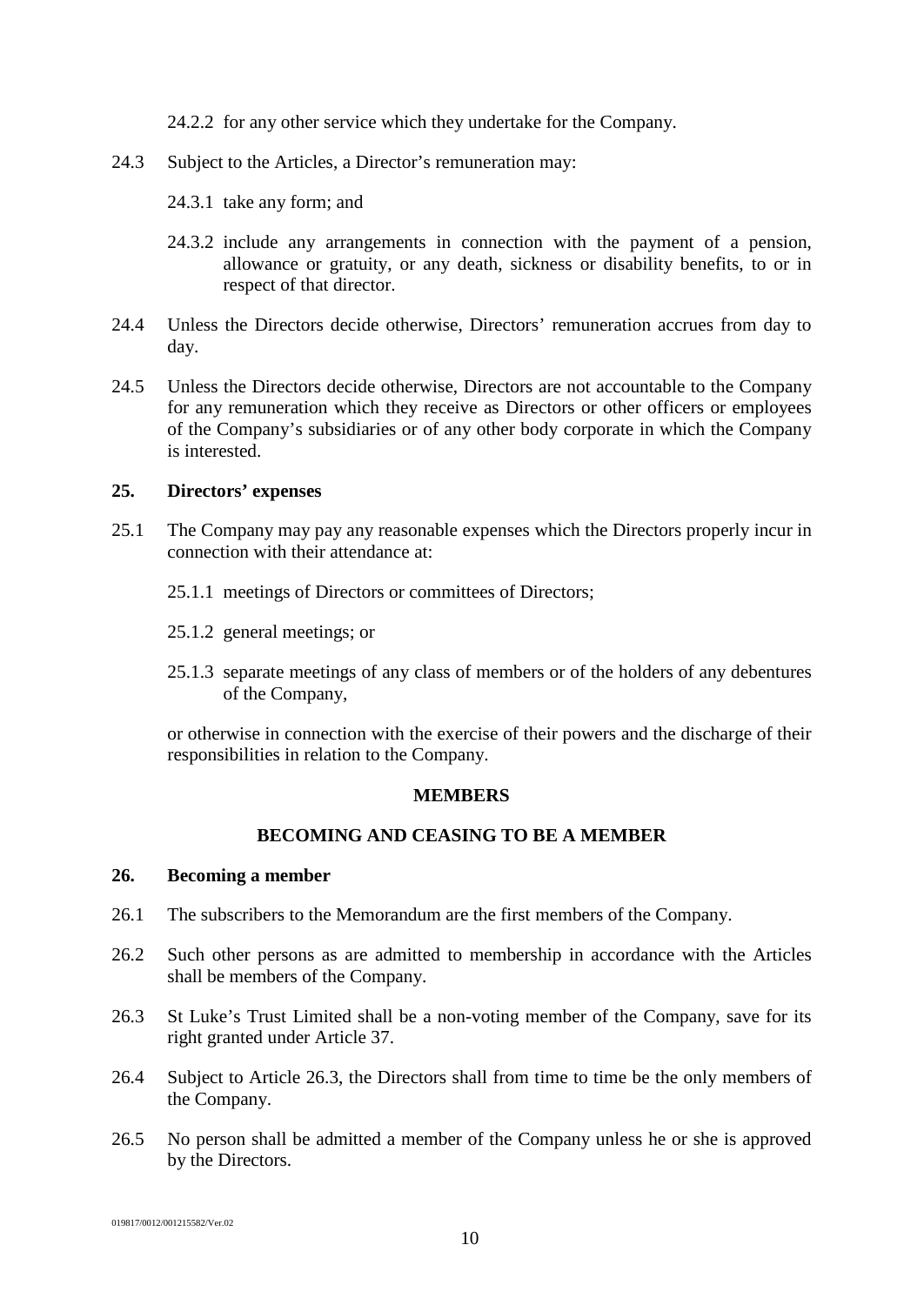26.6 Every person who wishes to become a member shall deliver to the Company an application for membership in such form (and containing such information) as the Directors require and executed by him or her.

#### <span id="page-13-0"></span>**27. Termination of membership**

- 27.1 Membership is not transferable to anyone else.
- 27.2 Membership is terminated if:
	- 27.2.1 the member dies or ceases to exist;
	- 27.2.2 otherwise in accordance with the Articles; or
	- 27.2.3 a member other than St Luke's Trust Limited ceases to be a Director.

### **DECISION MAKING BY MEMBERS**

#### <span id="page-13-2"></span><span id="page-13-1"></span>**28. Members' meetings**

- 28.1 The Directors may call a general meeting at any time.
- 28.2 General meetings must be held in accordance with the provisions regarding such meetings in the Companies Acts.
- <span id="page-13-4"></span>28.3 A person who is not a member of the Company shall not have any right to vote at a general meeting of the Company; but this is without prejudice to any right to vote on a resolution affecting the rights attached to a class of the Company's debentures or St Luke's Trust Limited's right to vote under Article [37.](#page-16-2)
- 28.4 Article [28.3](#page-13-4) shall not prevent a person who is a proxy for a member or a duly authorised representative of a member from voting at a general meeting of the Company.

#### <span id="page-13-3"></span>**29. Written resolutions**

- 29.1 Subject to Article [29.3,](#page-14-2) a written resolution of the Company passed in accordance with this Article [29](#page-13-3) shall have effect as if passed by the Company in general meeting:
	- 29.1.1 A written resolution is passed as an ordinary resolution if it is passed by a simple majority of eligible members.
	- 29.1.2 A written resolution is passed as a special resolution if it is passed by members representing not less than 75% of eligible members. A written resolution is not a special resolution unless it states that it was proposed as a special resolution.
- 29.2 In relation to a resolution proposed as a written resolution of the Company the eligible members are the members who would have been entitled to vote on the resolution on the circulation date of the resolution.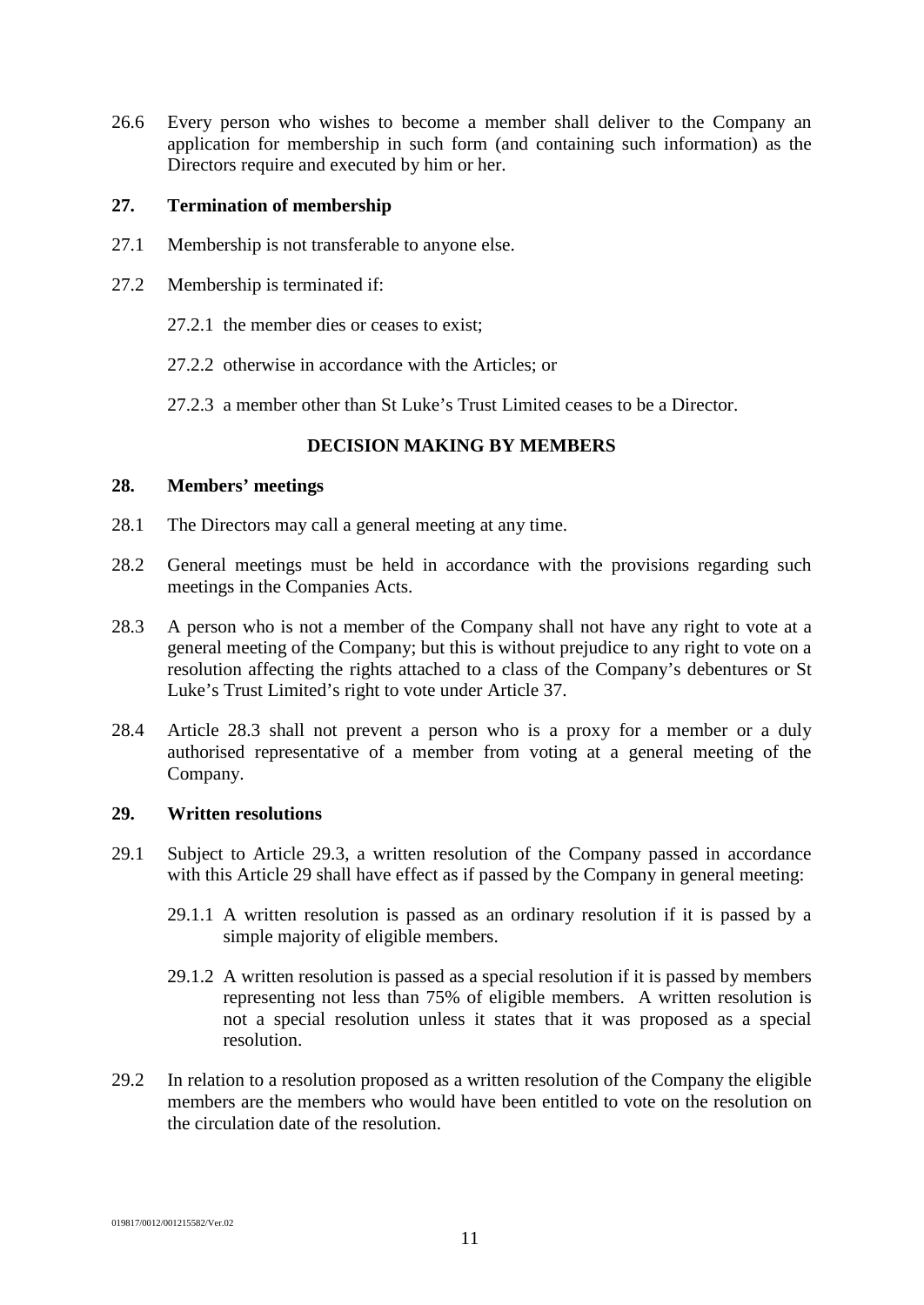- <span id="page-14-2"></span>29.3 A members' resolution under the Companies Acts removing a Director or an auditor before the expiration of his or her term of office may not be passed as a written resolution.
- 29.4 A copy of the written resolution must be sent to every member together with a statement informing the member how to signify their agreement to the resolution and the date by which the resolution must be passed if it is not to lapse. Communications in relation to written notices shall be sent to the Company's auditors in accordance with the Companies Acts.
- 29.5 A member signifies their agreement to a proposed written resolution when the Company receives from him or her an authenticated Document identifying the resolution to which it relates and indicating his or her agreement to the resolution.
	- 29.5.1 If the Document is sent to the Company in Hard Copy Form, it is authenticated if it bears the member's signature.
	- 29.5.2 If the Document is sent to the Company in Electronic Form, it is authenticated if the identity of the member is confirmed in a manner specified by the Company or where no such manner has been specified by the Company if the communication contains or is accompanied by a statement of the identity of the member and the Company has no reason to doubt the truth of that statement.
- 29.6 A written resolution is passed when the required majority of eligible members have signified their agreement to it.
- 29.7 A proposed written resolution lapses if it is not passed within 28 days beginning with the circulation date.

# **ADMINISTRATIVE ARRANGEMENTS AND MISCELLANEOUS**

# <span id="page-14-1"></span><span id="page-14-0"></span>**30. Means of communication to be used**

30.1 Subject to the Articles:

30.1.1 anything sent or supplied by or to the Company under the Articles; and

30.1.2 anything sent or supplied by the Company under the Companies Acts,

may be sent or supplied in any way in which the Companies Act 2006 provides for Documents or information which are authorised or required by any provision of that Act to be sent or supplied by or to the Company (as the case may be).

- 30.2 Subject to the Articles, any notice or Document to be sent or supplied to a Director in connection with the taking of decisions by Directors may also be sent or supplied by the means by which that Director has asked to be sent or supplied with such notices or Documents for the time being.
- 30.3 A Director may agree with the Company that notices or Documents sent to that Director in a particular way are to be deemed to have been received within an agreed time of their being sent, and for the agreed time to be less than 48 hours.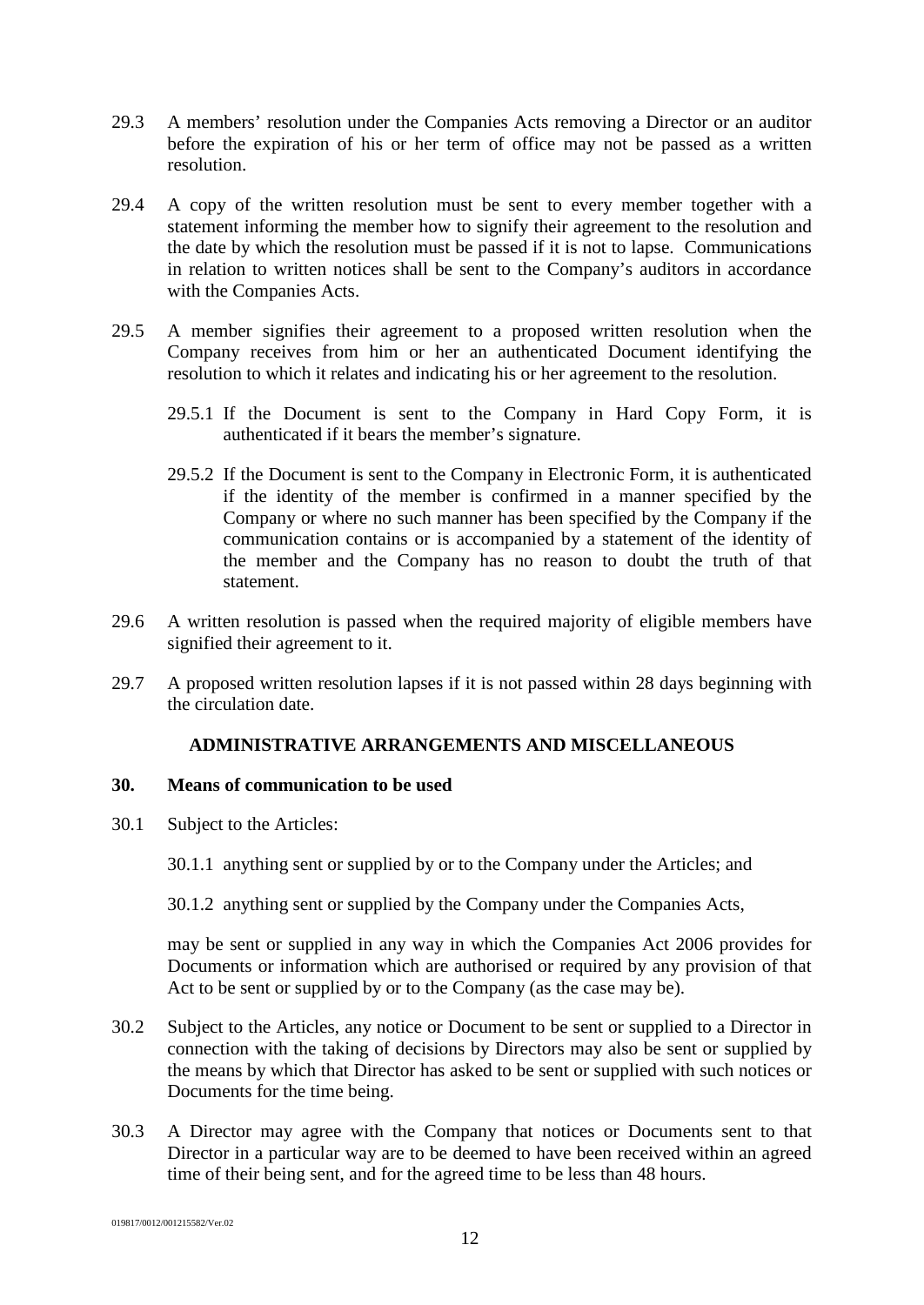# <span id="page-15-0"></span>**31. Irregularities**

The proceedings at any meeting or on the taking of any poll or the passing of a written resolution or the making of any decision shall not be invalidated by reason of any accidental informality or irregularity (including any accidental omission to give or any non-receipt of notice) or any want of qualification in any of the persons present or voting or by reason of any business being considered which is not referred to in the notice.

# <span id="page-15-1"></span>**32. Minutes**

The Directors must cause minutes to be made in books kept for the purpose:

- 32.1 of all appointments of officers made by the Directors;
- 32.2 of all resolutions of the Company and of the Directors (including, without limitation, decisions of the Directors made without a meeting); and
- 32.3 of all proceedings at meetings of the Company and of the Directors, and of committees of Directors, including the names of the Directors present at each such meeting;

and any such minute, if purported to be signed (or in the case of minutes of Directors' meetings signed or authenticated) by the chair of the meeting at which the proceedings were had, or by the chair of the next succeeding meeting, shall, as against any member or Director of the Company, be sufficient evidence of the proceedings.

### <span id="page-15-2"></span>**33. Records and accounts**

- 33.1 The Directors shall comply with the requirements of the Companies Acts as to maintaining a members' register, keeping financial records, the audit or examination of accounts and the preparation and transmission to the Registrar of Companies and the Regulator of:
	- 33.1.1 annual reports;
	- 33.1.2 annual returns; and
	- 33.1.3 annual statements of account.

### <span id="page-15-3"></span>**34. Indemnity**

- 34.1 Subject to Article [34.2,](#page-16-3) a relevant Director of the Company or an associated company may be indemnified out of the Company's assets against:
	- 34.1.1 any liability incurred by that Director in connection with any negligence, default, breach of duty or breach of trust in relation to the Company or an associated company;
	- 34.1.2 any liability incurred by that Director in connection with the activities of the Company or an associated company in its capacity as a trustee of an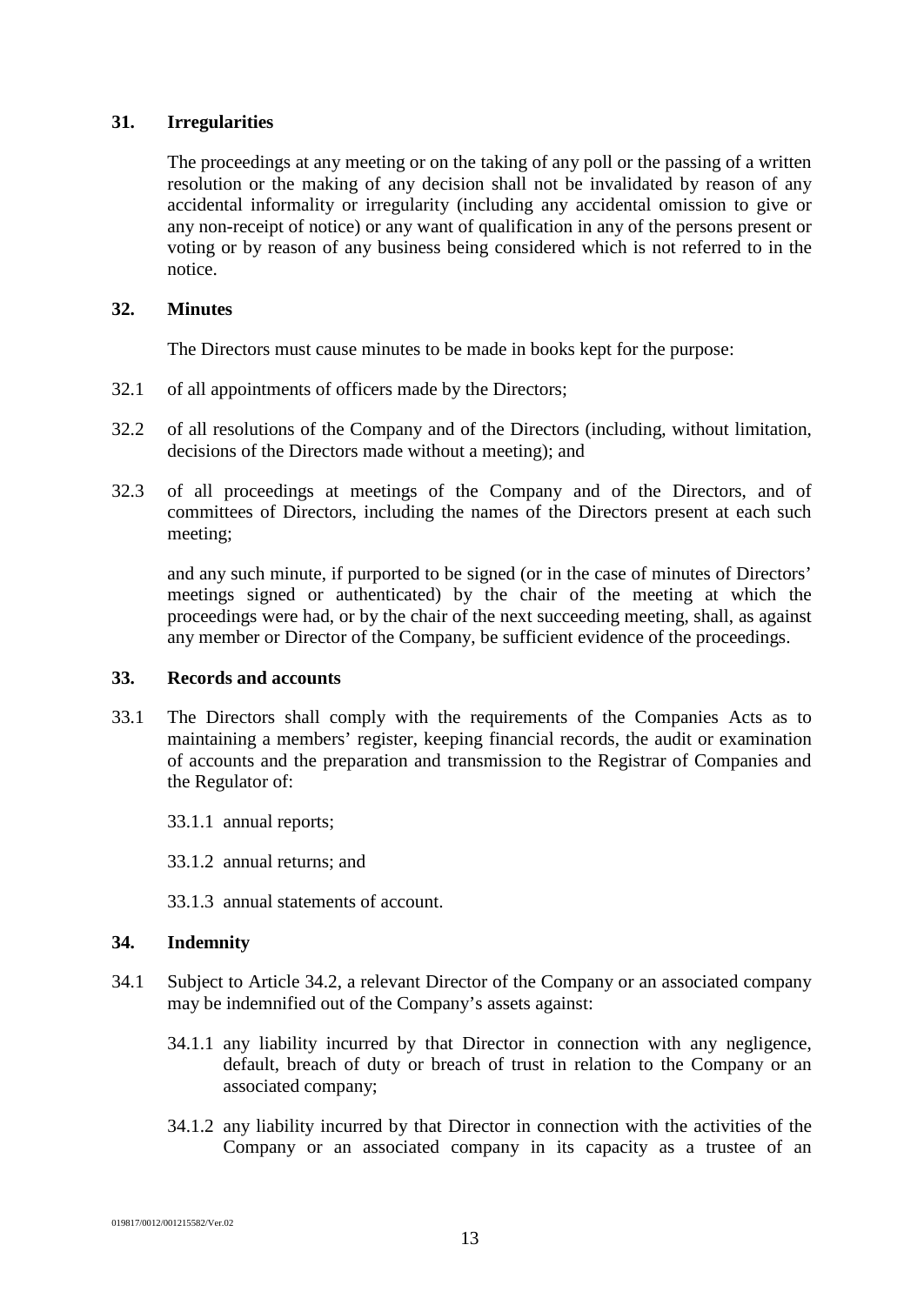occupational pension scheme (as defined in section 235(6) of the Companies Act 2006); and

- 34.1.3 any other liability incurred by that Director as an officer of the Company or an associated company.
- <span id="page-16-3"></span>34.2 This Article does not authorise any indemnity which would be prohibited or rendered void by any provision of the Companies Acts or by any other provision of law.
- 34.3 In this Article:
	- 34.3.1 companies are associated if one is a subsidiary of the other or both are subsidiaries of the same body corporate; and
	- 34.3.2 a "relevant Director" means any Director or former Director of the Company or an associated company.

# <span id="page-16-0"></span>**35. Insurance**

- 35.1 The Directors may decide to purchase and maintain insurance, at the expense of the Company, for the benefit of any relevant Director in respect of any relevant loss.
- 35.2 In this Article:
	- 35.2.1 a "relevant Director" means any Director or former Director of the Company or an associated company;
	- 35.2.2 a "relevant loss" means any loss or liability which has been or may be incurred by a relevant Director in connection with that Director's duties or powers in relation to the Company, any associated company or any pension fund or employees' share scheme of the company or associated company; and
	- 35.2.3 companies are associated if one is a subsidiary of the other or both are subsidiaries of the same body corporate.

#### <span id="page-16-1"></span>**36. Exclusion of model articles**

The relevant model articles for a company limited by guarantee are hereby expressly excluded.

#### <span id="page-16-2"></span>**37. Amendments to these Articles**

- 37.1 The members may amend the provisions of these Articles in accordance with the Companies Act, provided that no amendments shall be made to Article [3.5](#page-5-6) (the details of the asset-locked body) without the prior written approval of St Luke's Trust Limited.
- 37.2 If St Luke's Trust Limited is unable or unwilling to act, the members may amend the provisions of these articles in accordance with the Companies Acts.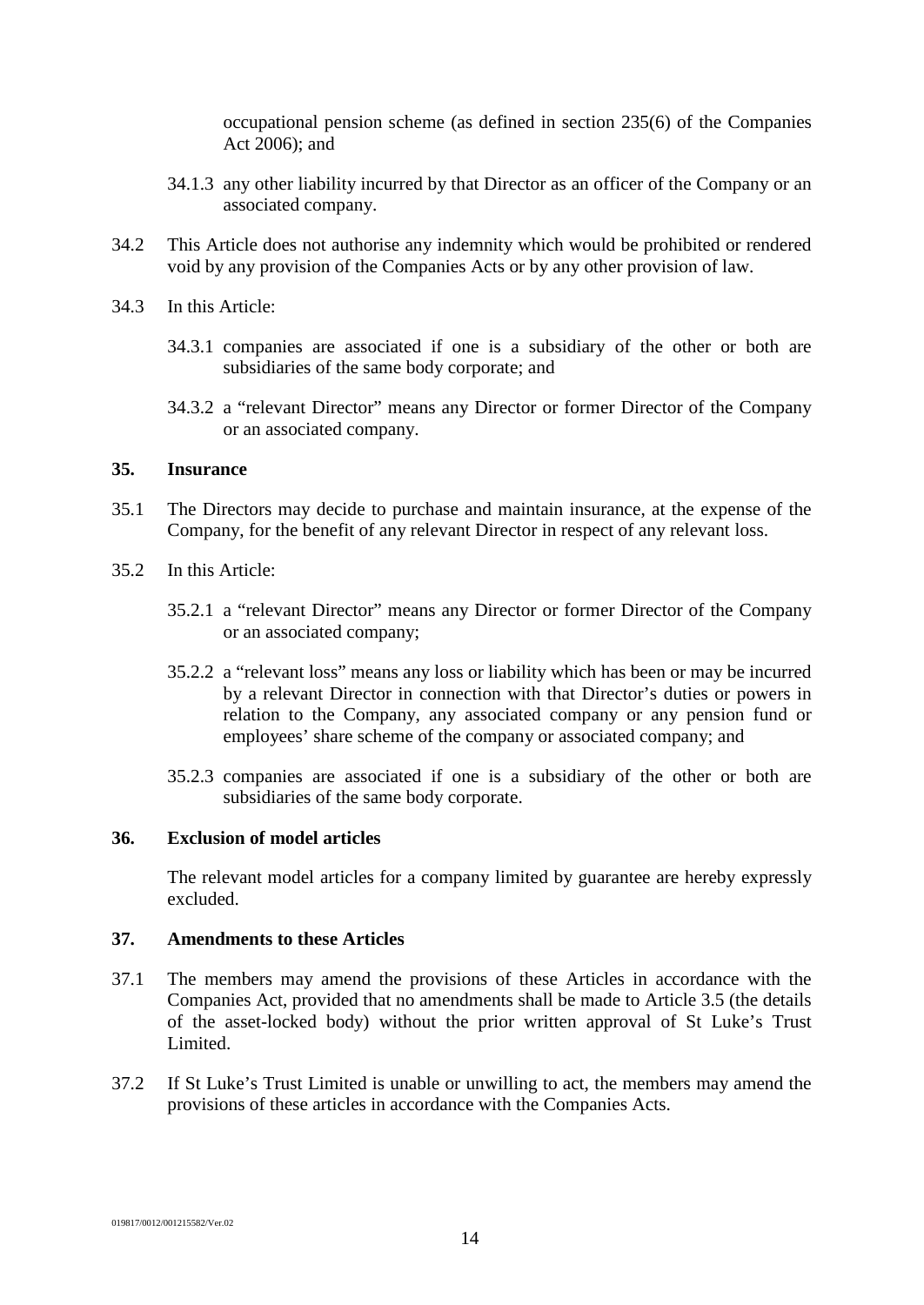#### **SCHEDULE**

# **INTERPRETATION**

# <span id="page-17-0"></span>**Defined terms**

1. In the Articles, unless the context requires otherwise, the following terms shall have the following meanings:

| <b>Term</b> |                        | <b>Meaning</b>                                                                                                                                                                                           |
|-------------|------------------------|----------------------------------------------------------------------------------------------------------------------------------------------------------------------------------------------------------|
| 1.1         | "Address"              | includes a number or address used for the<br>purposes of sending or receiving Documents by<br>Electronic Means;                                                                                          |
| 1.2         | "Articles"             | the Company's articles of association;                                                                                                                                                                   |
| 1.3         | "asset-locked body"    | means (i) a community interest company, a<br>charity or a Permitted Industrial and Provident<br>Society; or (ii) a body established outside the<br>United Kingdom that is equivalent to any of<br>those; |
| 1.4         | "bankruptcy"           | includes individual insolvency proceedings in a<br>jurisdiction other than England and Wales or<br>Northern Ireland which have an effect similar to<br>that of bankruptcy;                               |
| 1.5         | "Chair"                | has the meaning given in Article 10;                                                                                                                                                                     |
| 1.6         | "Circulation Date"     | in relation to a written resolution, has the<br>meaning given to it in the Companies Acts;                                                                                                               |
| 1.7         | "Clear Days"           | in relation to the period of a notice, that period<br>excluding the day when the notice is given or<br>deemed to be given and the day for which it is<br>given or on which it is to take effect;         |
| 1.8         | "community"            | is to be construed in accordance with accordance<br>with Section 35(5) of the Company's (Audit)<br>Investigations and Community Enterprise) Act<br>2004;                                                 |
| 1.9         | "Companies Acts"       | means the Companies Acts (as defined in Section<br>2 of the Companies Act 2006), in so far as they<br>apply to the Company;                                                                              |
| 1.10        | "Company"              | Gannicox Camphill Community CIC;                                                                                                                                                                         |
| 1.11        | "Conflict of Interest" | any direct or indirect interest of a Director<br>(whether personal, by virtue of a duty of loyalty                                                                                                       |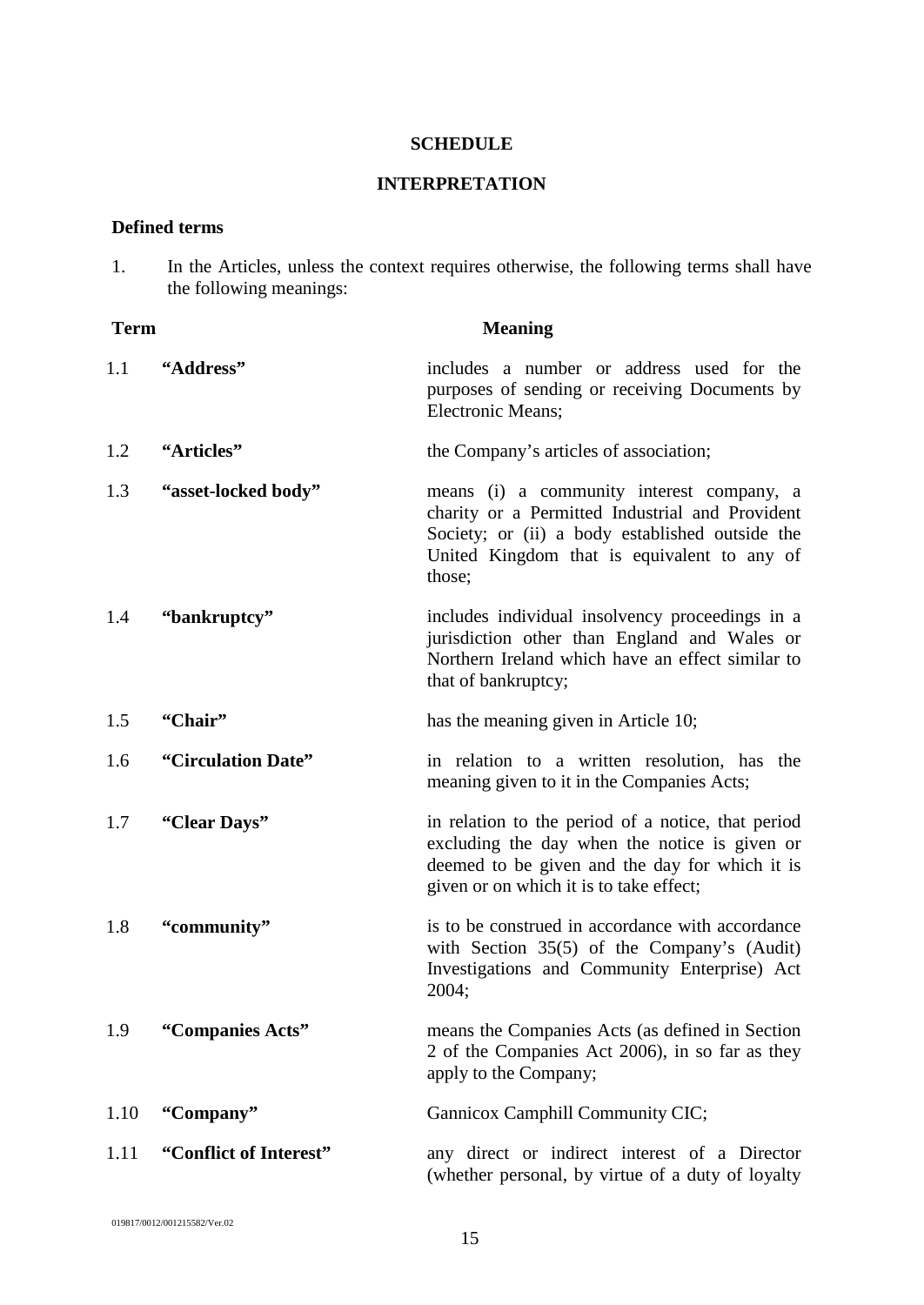to another organisation or otherwise) that conflicts, or might conflict with the interests of the Company; 1.12 **"Director"** a director of the Company, and includes any person occupying the position of director, by whatever name called; 1.13 **"Document"** includes, unless otherwise indicated, any document sent or supplied in Electronic Form; 1.14 **"Electronic Form" and "Electronic Means"** have the meanings respectively given to them in Section 1168 of the Companies Act 2006; 1.15 **"Hard Copy Form"** has the meaning given to it in the Companies Act 2006; 1.16 **"Memorandum"** the Company's memorandum of association; 1.17 **"participate"** in relation to a Directors' meeting, has the meaning given in Article [14;](#page-8-0) 1.18 **"Permitted Industrial and Provident Society"** an industrial and provident society which has a restriction on the use of its assets in accordance with Regulation 4 of the Community Benefit Societies (Restriction on Use of Assets) Regulations 2006 or Regulation 4 of the Community Benefit Societies (Restriction on Use of Assets) Regulations (Northern Ireland) 2006; 1.19 **"the Regulator"** means the Regulator of Community Interest Companies; 1.20 **"Secretary"** the secretary of the Company (if any); 1.21 **"specified"** means specified in the Memorandum or Articles of association of the Company for the purposes of this paragraph; 1.22 **"St Luke's Trust Limited"** a charitable company limited by guarantee with registered company number 03197736 and registered charity number 1056073; 1.23 **"subsidiary"** has the meaning given in section 1159 of the Companies Act 2006; 1.24 **"transfer"** includes every description of disposition, payment, release or distribution, and the creation or extinction of an estate or interest in, or right over, any property; and